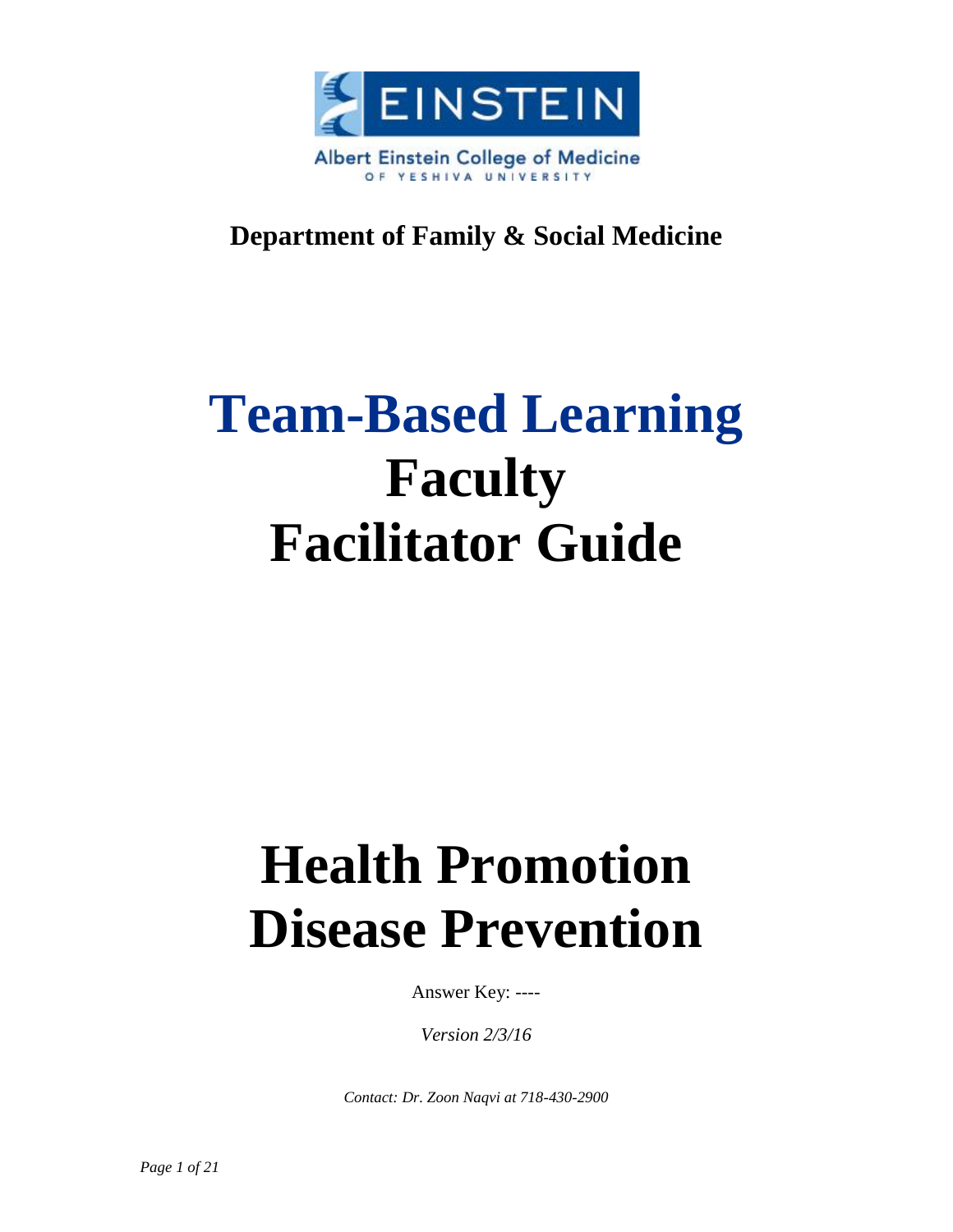### TABLE OF CONTENTS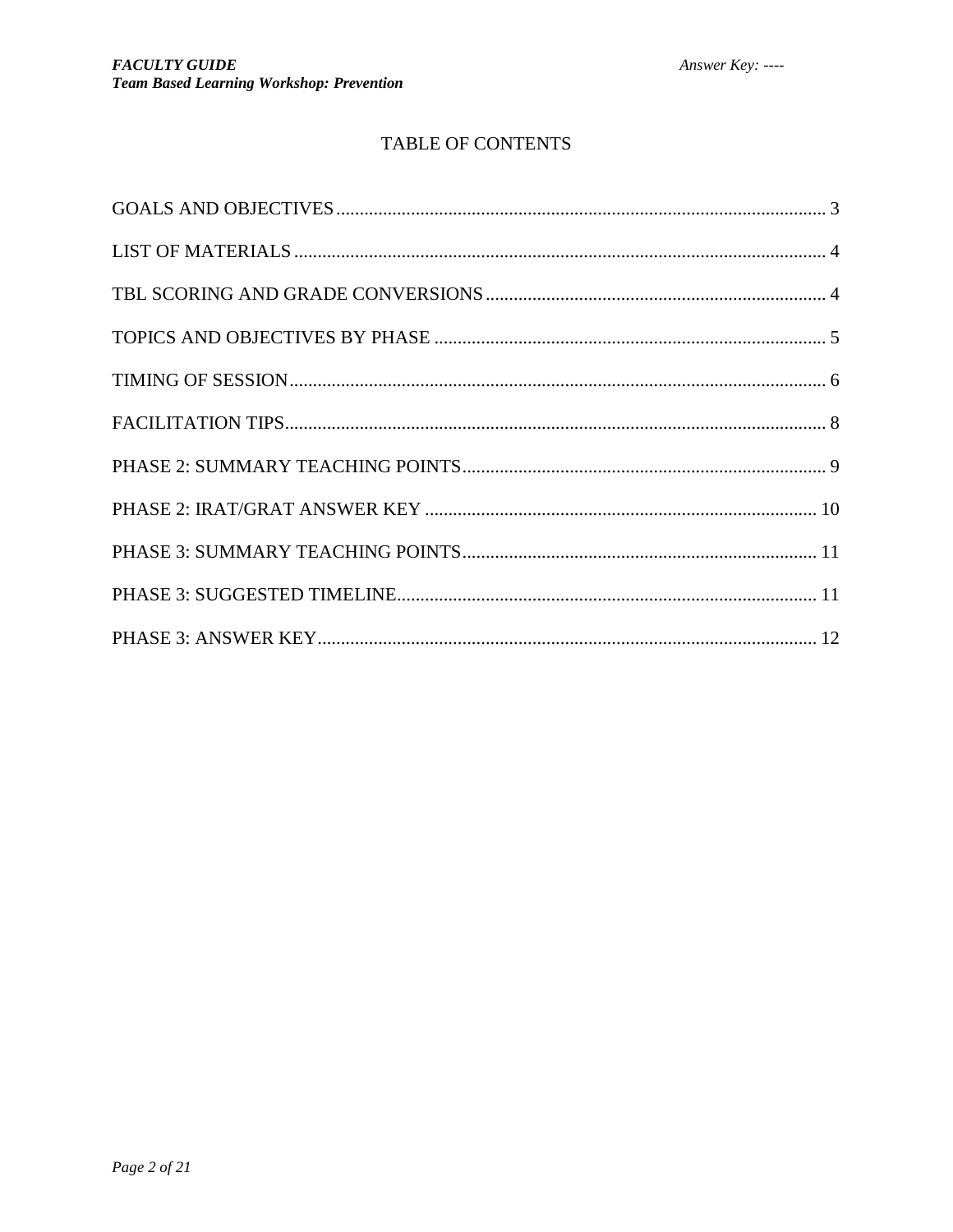# <span id="page-2-0"></span>**GOALS AND OBJECTIVES**

#### **Educational Goal**

Students will be able to demonstrate the knowledge, skills, and attitudes required of an effective clinician with regard to health promotion and disease prevention in the care of patients and families in the clinical, community, and public health settings.

#### **Medical Knowledge**

The students will:

- 1. Assess an intervention to determine if it meets the standards of a good screening.
- 2. Apply the commonly used measures of association to a preventive service.
- 3. Formulate the recommendations for the following clinical preventive services based on a patient's age, gender, and risk factor status:
	- a. Immunizations
	- b. Screening tests commonly used in primary care
	- c. Prevention counseling of patients and their families using appropriate guidelines (such as the U.S. Preventive Services Task Force (USPSTF), Advisory Committee on Immunization Practice (ACIP) recommendations, or other appropriate guidelines).

#### **Patient Care**

The students will:

1. Develop an evidence-based health maintenance plan based on an individual patient's age, gender, and risk factor status.

#### **Interpersonal and Communication Skills**

The student will:

- 1. Appreciate the importance of effective communication with patients and families in promoting health and preventing disease.
- 2. Discuss the recommendations for clinical preventive services from two different types of organizations.
- 3. Review the principles of "shared decision-making" when involving patients in health care choices.

#### **Practice Based Learning and Improvement**

The student will:

1. Participate in effective collaborative teaching and learning activities with peer medical students.

#### **Professionalism**

The student will:

1. Demonstrate professionalism by preparing for and participating in the "prevention" session.

#### **Systems Based Practice**

The student will:

1. Appreciate the importance of integrating clinical preventive services and community level interventions to improve health outcomes.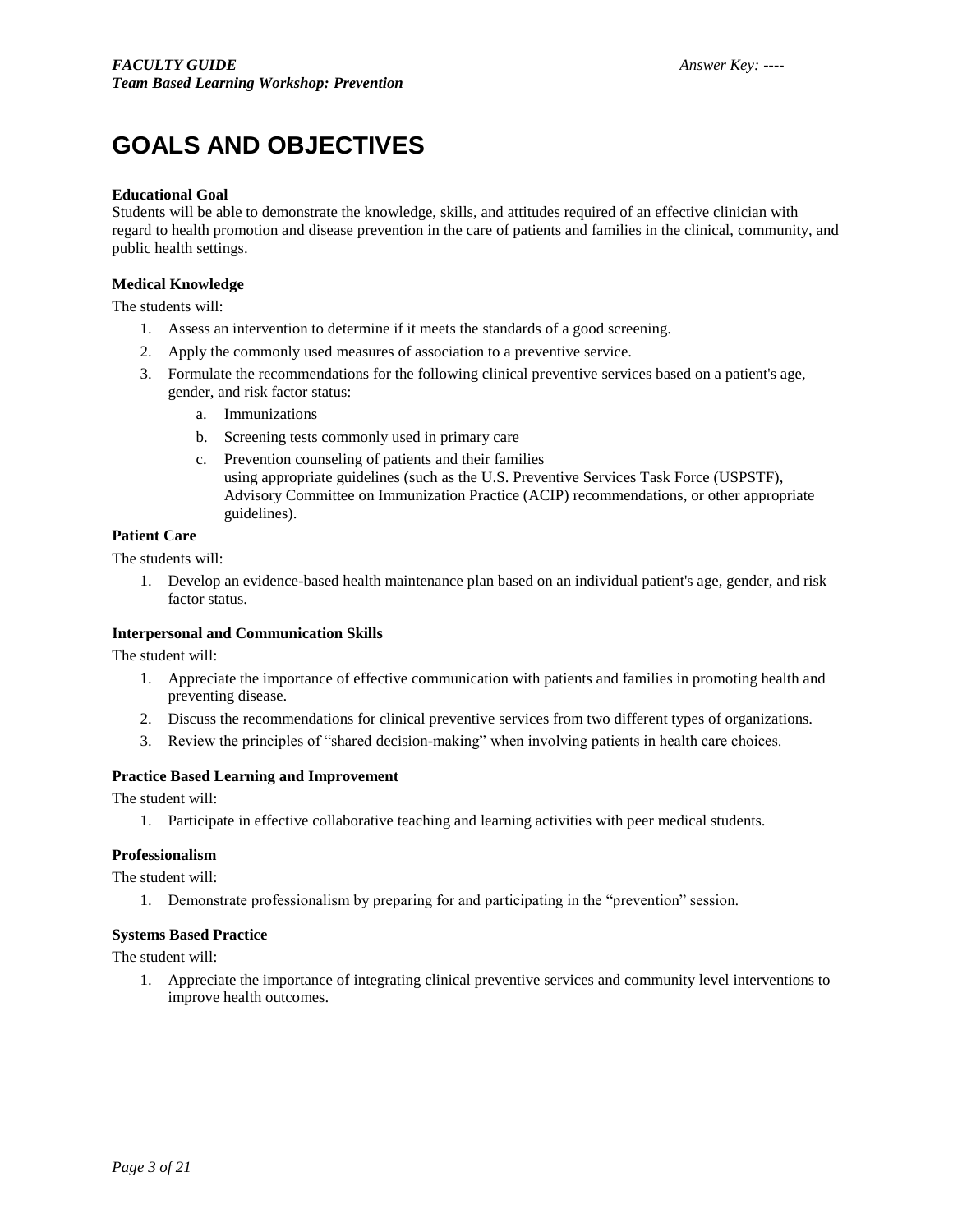# <span id="page-3-0"></span>**LIST OF MATERIALS**

- This faculty guide\* for the session one copy
- White paper copies of the associated 5 item Readiness Assurance Test  $(RAT)^*$  one for each student
- Scantron forms one for each student
- Scratch cards\* for GRAT answers one for each team (usually 3)
- Memory stick with power point presentation\*
- Phase  $3$  TBL handout one for each student (students can keep this)
- "Skills and Steps for Shared Decision-Making" handout for Phase 3
- Answer Flash Cards
- $\bullet$  Flip charts one for each team
- Color markers for flip charts
- Pencils (for students who did not bring them) Please collect afterwards

Never leave RATS / SCRATCH CARDS / faculty guides / slides with students.

\*These should all be "Version ----" for this TBL.

*All materials will be prepared by Adriana in advance and will be available in Block (formerly Mazer 430) by Friday afternoon prior to your session. The packet of materials will be in the bottom drawer of the filing cabinet on the right as you enter. Please return the materials to the same place following the session.*

# <span id="page-3-1"></span>**TBL SCORING AND GRADE CONVERSIONS**

Some students may have questions about how the IRAT/GRAT scores will translate into clerkship points. Contrary to usual TBL principles, the IRAT/ GRAT scores are not included in the students' grades. However, relevant material is included on the final exam. If students have questions about the grading system, refer them to the Clerkship Directors.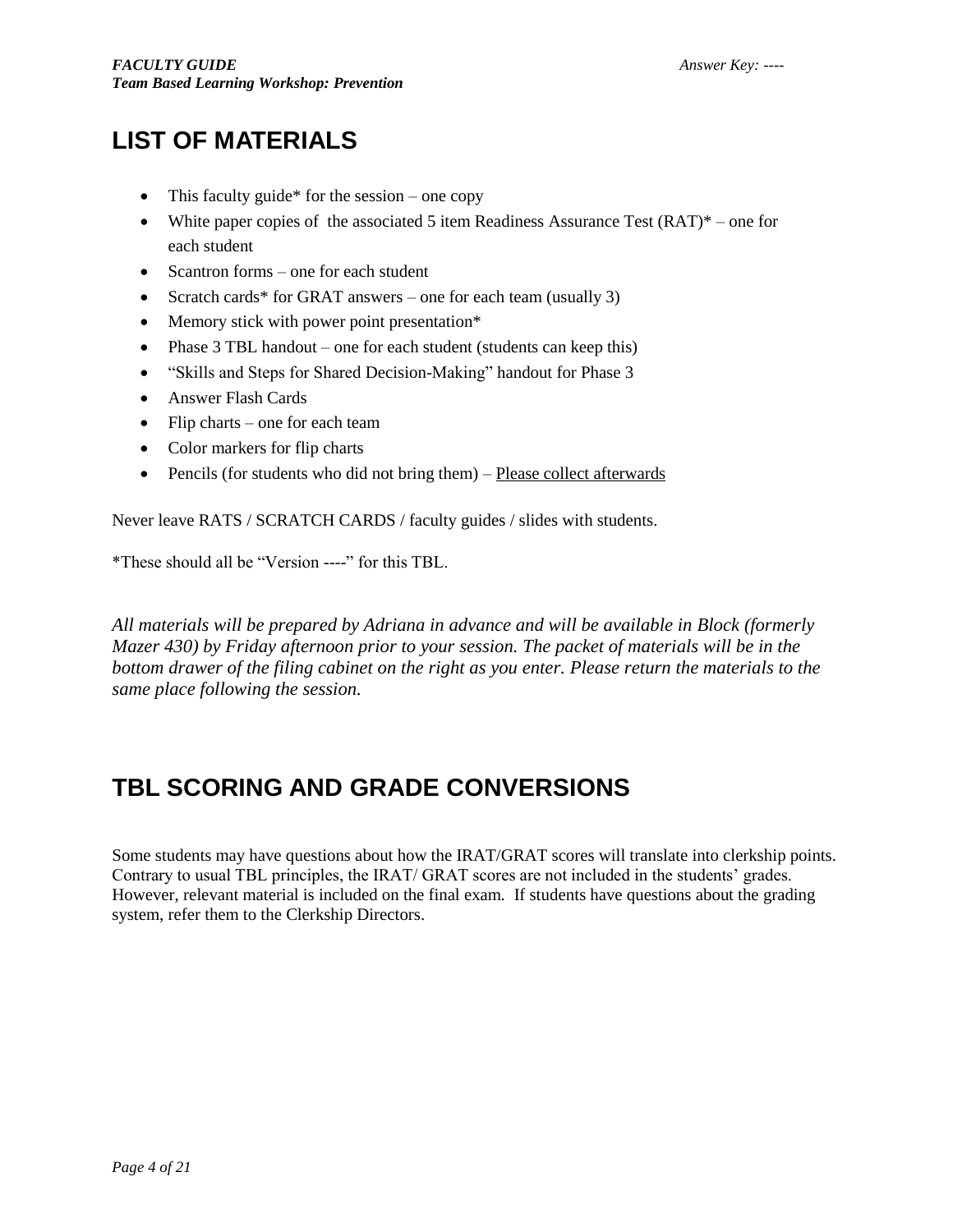# <span id="page-4-0"></span>**TOPICS AND OBJECTIVES BY PHASE**

### **Phase 1: Preparation - Assigned Readings**

- 1. PCORE Web Modules: "Prevention"
- 2. ARTICLE: Gafni et al (1997), "Shared decision-making in the medical encounter: What does it mean? (or it takes at least two to tango)"

### **Phase 2: Readiness Assurance of Core Prevention Concepts**

### **Phase 3: Applications of Concepts** – Health Promotion and Disease Prevention

- 1. Compare the screening recommendations from prevention-based and disease-based organizations for a specific preventive service.
- 2. Communicate risks and benefits of a preventive service recommendation to a patient.
- 3. Develop questions for use in the "shared decision-making" process.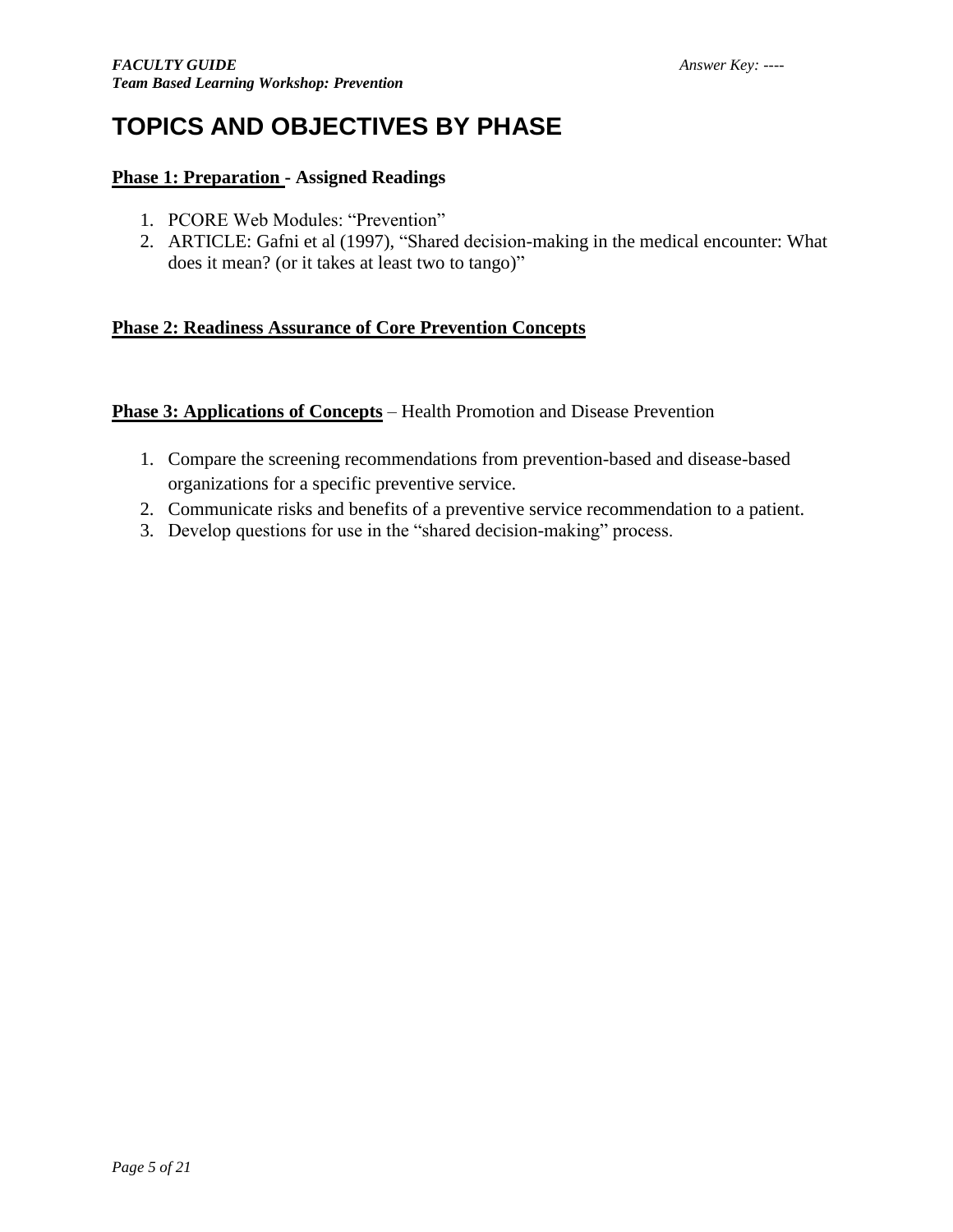# <span id="page-5-0"></span>**TIMING OF SESSION**

#### **First Session Only:**

In most cases, the first session will be Prevention. During rotations where another TBL session is scheduled first, however, the facilitator MUST:

- 1. before the class starts, list the student names (by team) on the board or project team assignments on the screen (available in the schedules folder in eMED). Have the students sit in teams as they arrive. This will save time later.
- 2. introduce the class to the concept of TBL including the purpose and process, prior to distributing the IRAT. This information is also posted on eMED.
- 3. before the GRAT, explain how to properly use the scratch cards (stars may not be in the center; don't scratch too hard).

#### **All Sessions:**

The following process is standard for all sessions.

- 1. Sessions in the education center require you to bring your own laptop or tablet, and install software on your computer to wirelessly link to the video screen. Please arrive 10 minutes early to ensure time for set up. If the wireless system fails, there are cables hidden behind the video screen to plug into your device.
- 2. Start on time at 8am.
- 3. Students will record IRAT answers on a scantron. Give them the following instructions:
	- a. Write your Banner ID on both the RAT and scantron.
	- b. Use a #2 pencil
	- c. Fill in response bubbles completely. There is only ONE answer to each question.
- 4. Distribute the RAT and scantrons, notifying students that they have **10 minutes** to complete it. Write the end time (e.g., 8:15 AM) on the board.
- 5. During the IRAT, double check all AV equipment and open the PowerPoint from jump drive (please do NOT move or copy the file from the jump drive to the computer).
- 6. Write the GRAT scoring system on the board.
	- a. One scratch  $=$  4 points
	- b. Two scratches  $=$  3 points
	- c. Three scratches  $= 2$  points
	- d. Four scratches  $= 1$  point
	- e. Five scratches  $= 0$  points

7. Give students a verbal 5-minute warning.

NOTE: Remind the students that both the IRAT and GRAT are closed book activities. No reference materials can be used.

- 8. When time is up, collect the scantrons ONLY. Allow students to retain their copy of the RAT through the GRAT process.
- 9. Ask students to break into groups (this is often done on their own in later sessions). Groups should be spread around the room as much as possible.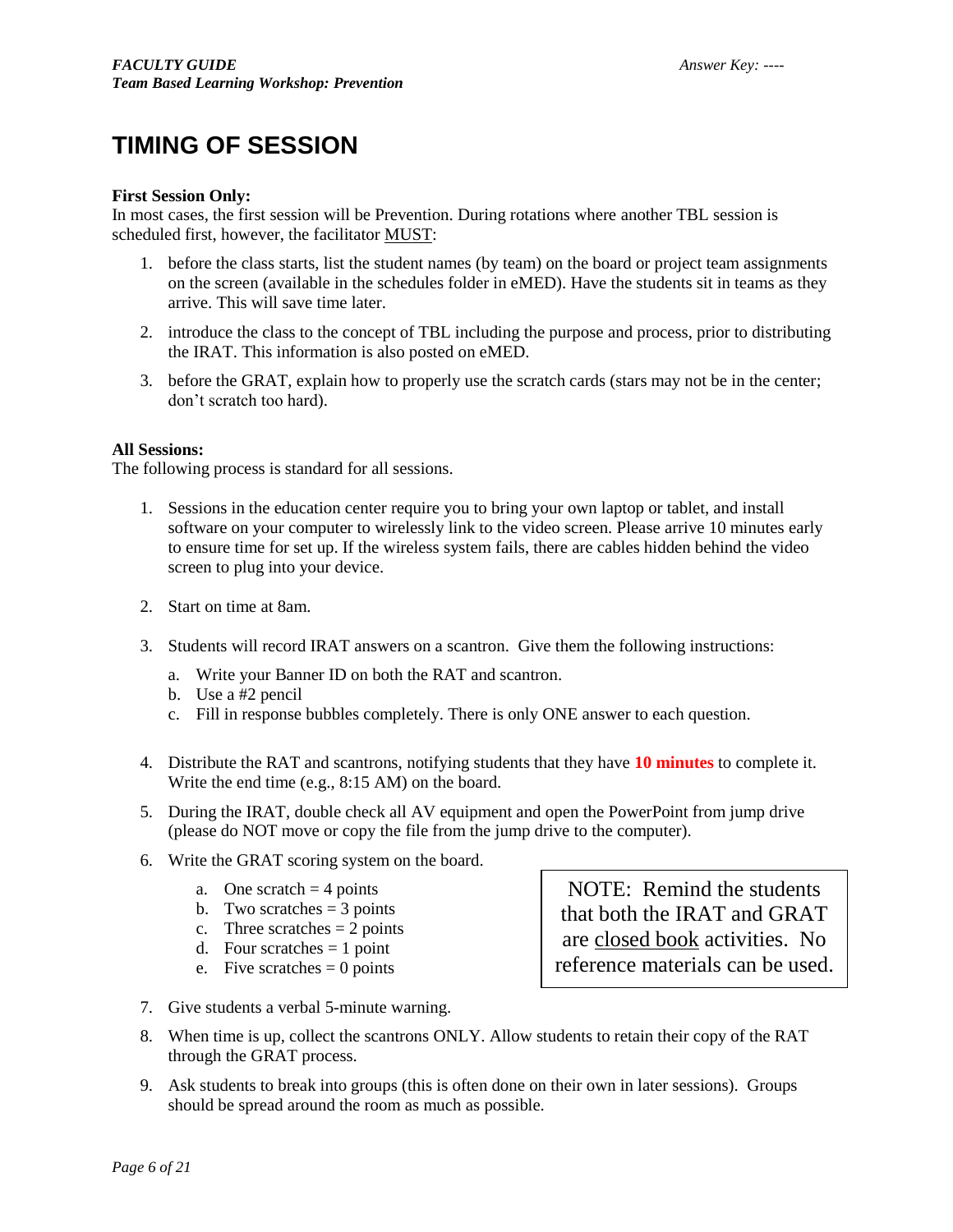- 10. Distribute scratch cards. State the time for this portion of the session (approximately **10 minutes**) and write the end time on the board. **If one team ends early, they should go over the rationale for why the incorrect answers are wrong – in preparation for their clerkship exam.** You can begin instructor feedback early if all groups finish before time is up.
- *11.* **Walk around the room and listen to group dialogue**. The students will sometimes guess the right answer for the wrong reason. The only way to know this is to listen to their discussions. This will allow you to correct misunderstandings during the feedback section.
- 12. At the conclusion of the GRAT group time, have the students add up their GRAT scores and write the team scores on the board from this week and previous weeks to foster excitement about the competition.
- 13. Collect the scratch cards and begin faculty feedback (slides), which should run about **10-20 minutes**. Students keep the RAT questions during this discussion. In addition to the discussions you heard during the GRAT session, you can gauge which questions were more challenging by looking at the scratch cards.

*NOTE: New TBL faculty have a tendency to want to lecture. Remember, if there are no duestions or comments regarding an answer, move to the next item. If there is a critical <i>teaching point (from the following pages) related to the item, state it and remind students to review the content on PCORE (don't read the slide to the students).* 

*If students have questions, you can refer the question back to other students, especially when you heard the correct information from a student during the GRAT process.*

*NOTE: Timing in this section can be challenging. Be aware of the time needed for Phase 3 (they differ based on the session) to make decisions about the length of discussion. One option is to table a lengthy discussion on one question until you've reviewed all 5, returning to it at the end as time permits. If you are in the unusual situation of having extra time, discussion of variability in practice at the different clerkship sites is always illuminating. Leave at least 60 minutes for Phase 3.*

- 14. At the end of the faculty feedback (review of questions), ask students to put their names on the RAT and collect all copies. **Do not leave any copies behind.**
- 15. Distribute materials for Phase 3 and begin. Individual Phase 3 instructions are included in this Faculty Guide.
- 16. Count up RATs during beginning of Phase 3 to ensure you have collected all copies.
- 17. The students can keep the Phase 3 materials for their own use after the session.

#### **After the Session:**

*Please return all materials to the bottom drawer of the first filing cabinet on the right in Block 430 (Mazer was renamed Block in early 2013).*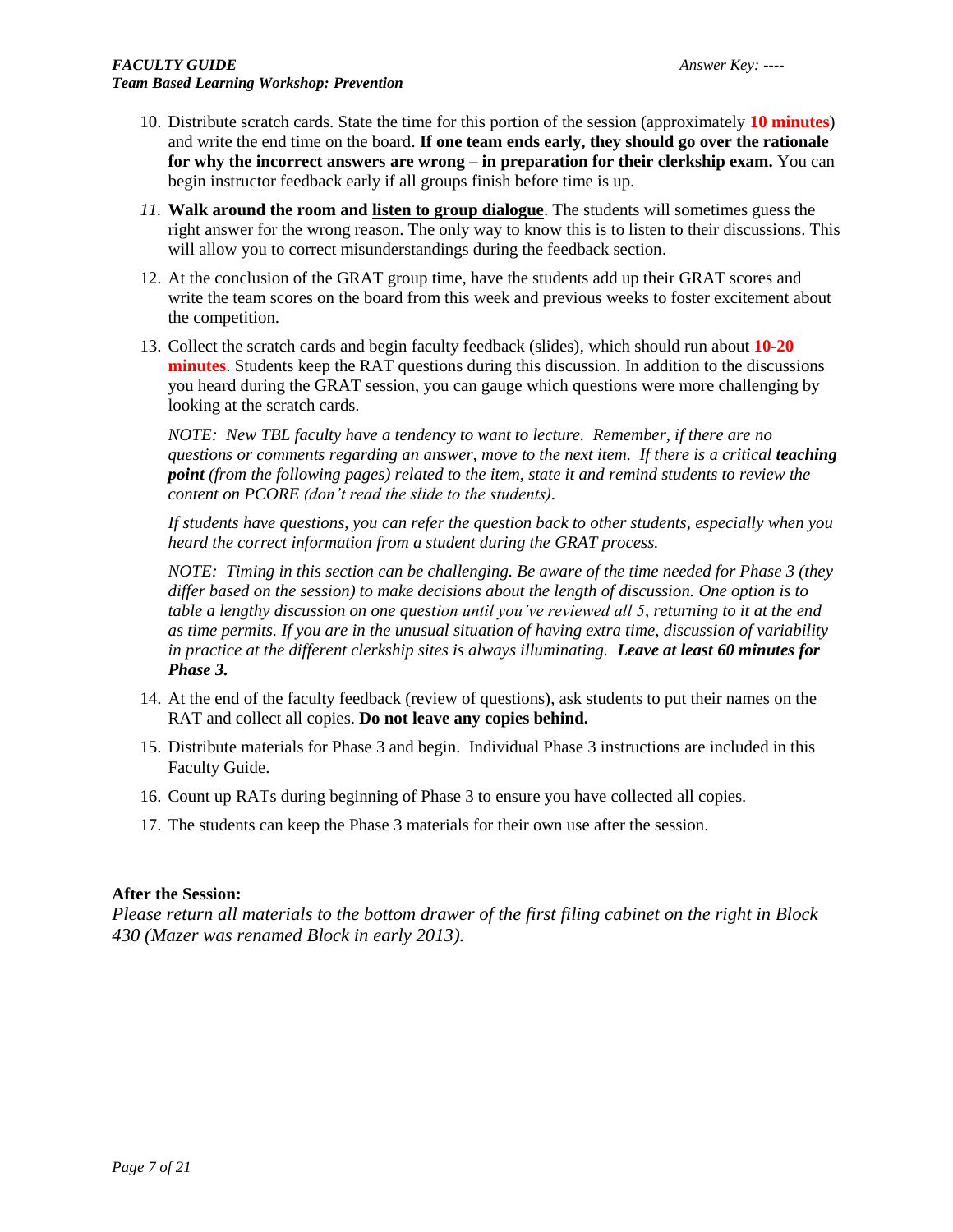## <span id="page-7-0"></span>**FACILITATION TIPS** *(especially during instructor feedback portion of Phase 2)*

- 1. **Ask teams for the correct answer to each question -** If all teams reported the correct answer, you have several choices:
	- a. Move on (especially important if time is running short)
	- b. Ask one team to explain how they came up with the answer (they may not know why it is correct) "Tell me about your thinking?"
	- c. Ask students to identify what they believe is the key teaching point of the question
	- d. "What would make the incorrect answer correct?"
	- e. "Does anyone have a close second choice?"
- 2. **Try not to ask "do you have any questions about this?"** In most cases, the students will say "no" (or just sit there in silence) and participation will wane. Rather ask questions such as 1b - e above.
- 3. **Silence is OK** Even when asking good questions, it usually takes 5 to 7 seconds for someone to respond. Then, the conversation will continue at a quicker pace.
- 4. **Respond to Questions by Asking Others** One goal of TBL (and group learning) is to teach one another. They can learn from one another as much as (or more) than from a single speaker. Students expect you to be the "expert" and tell them the answer. It is appropriate in some cases, but to keep the team learning environment, see #5 below.
- 5. **Look up Answers** If no one knows the answer, have the person who asked the question research the answer and report back to the group the next time you meet.
- 6. **Refer to Discussions during GRAT** When discussing reasons for correct/incorrect answers, refer back to what was said in the group discussions. This demonstrates that their conversation is valuable and that you are paying attention.
- 7. **Connect to Clinical Experience** Connecting the discussion with what students see in clinic will make it more real and applicable as a learning experience. Additionally, it is important to discuss how/why recommendations might differ from standard clinical practice.
- 8. **Keep Lights On –** They may want to see the PowerPoint better, but lights keep people awake.
- 9. **Encourage Debate –** Allow students to respond to one another as time permits. If debates (especially about specific RAT items) take more than a few minutes, table the discussion until the end of the session.
- 10. **Alternate Which Teams Respond –** During Phase 3, after the simultaneous report, vary which team discusses their responses first.
- 11. **Allow for Participation by All Team Members -** Do not assign a spokesperson for a team. It may allow for quicker reporting, but discourages team building (additionally, valuable input might be missed).
- 12. **Serve as a Role Model** Show patience and consistency, and accept feedback without being defensive.

### From Tulane School of Medicine: Effective Small Group Facilitators…

- **prepare** a plan for the small group session. Small group discussions can have different goals.
- **listen** well and are **patient**.
- are **supportive** of the group, individuals in the group, and the small group process itself.
- make learning a **shared responsibility**. The facilitator tries to involve all participants and monitors his own level of participation.
- are comfortable with **silence**. Learners think, and thought requires time.
- are prepared to **refocus** the discussion.
- take **risks** by expressing personal thoughts about a topic or patient. By being honest and authentic, the facilitator creates a setting where all members of the group are comfortable expressing themselves. The facilitator is not fearful of saying, "I don't know."
- **challenge** but do not threaten. Effective facilitators ask thoughtful questions and involve all participants but are careful not to belittle or judge individuals.
- are judicious with the use of **feedback**. A group discussion is principally about sharing information, ideas, and opinions, not making evaluative comments. However, at times feedback will promote continued positive group interaction.
- **summarize** progress or decisions when appropriate during the session, end of the session.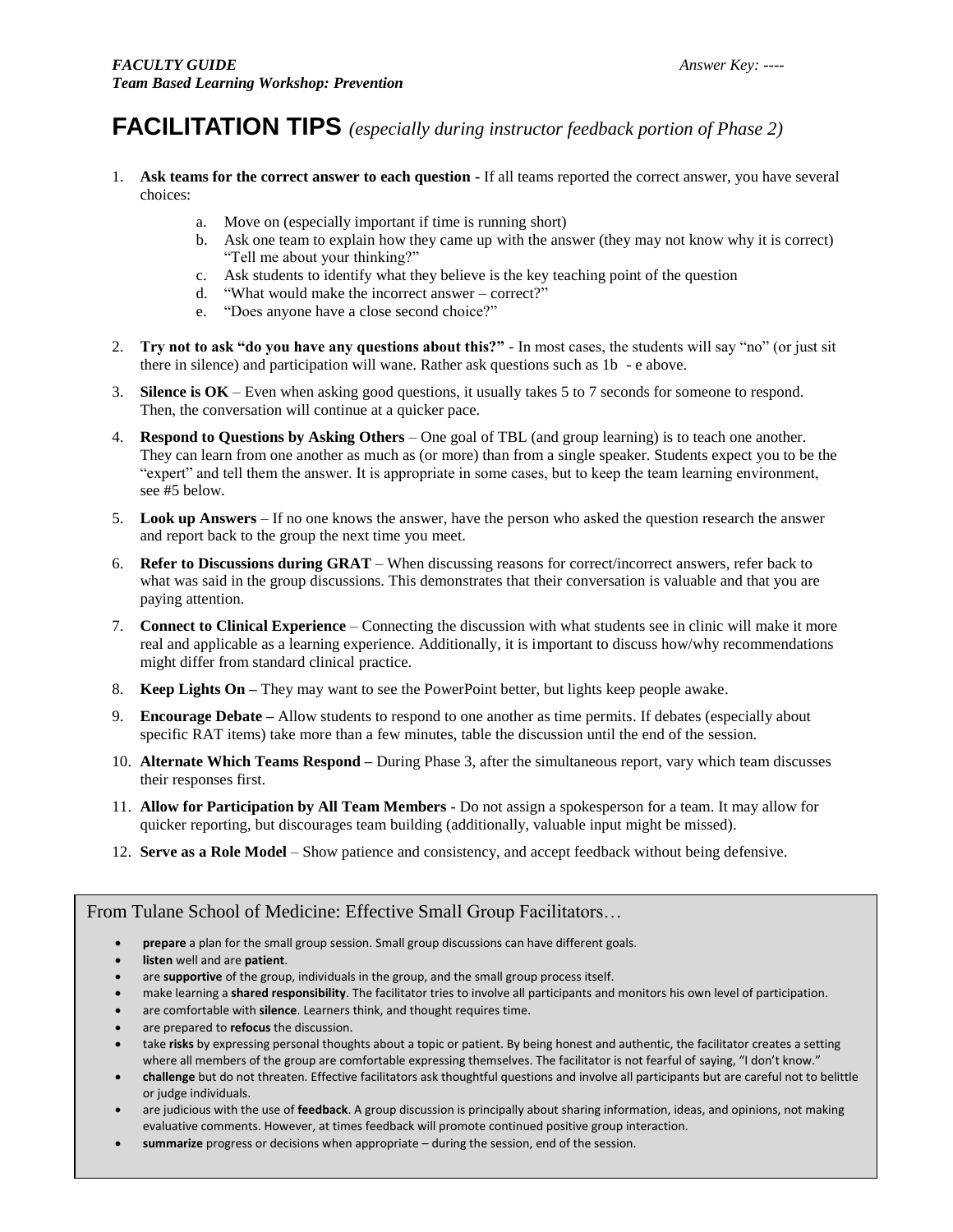# <span id="page-8-0"></span>**PHASE 2: SUMMARY TEACHING POINTS**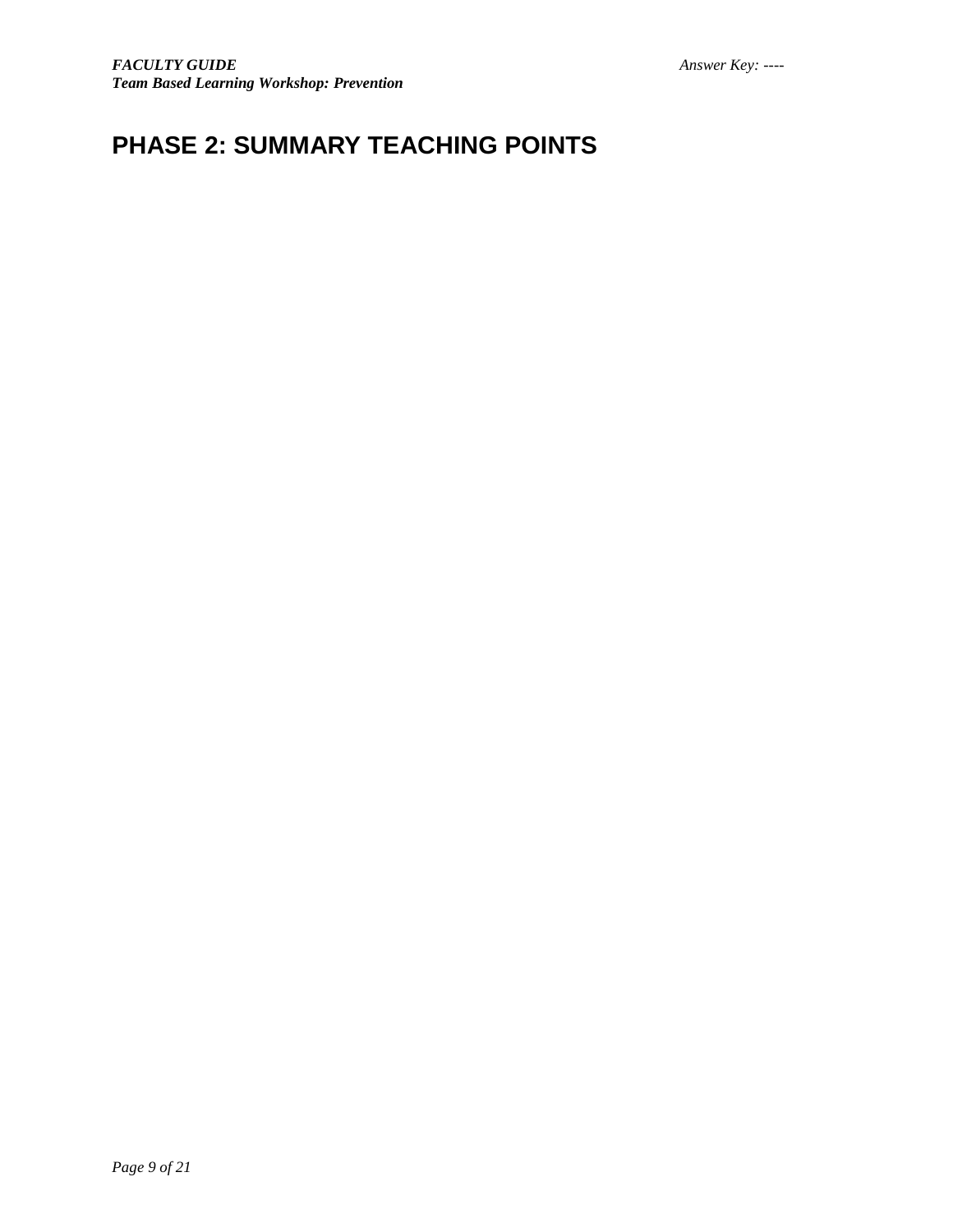# <span id="page-9-0"></span>**PHASE 2: IRAT/GRAT ANSWER KEY** *(----)*

**Team Based Learning: Health Promotion and Disease Prevention Individual & Group Readiness Assurance Tests**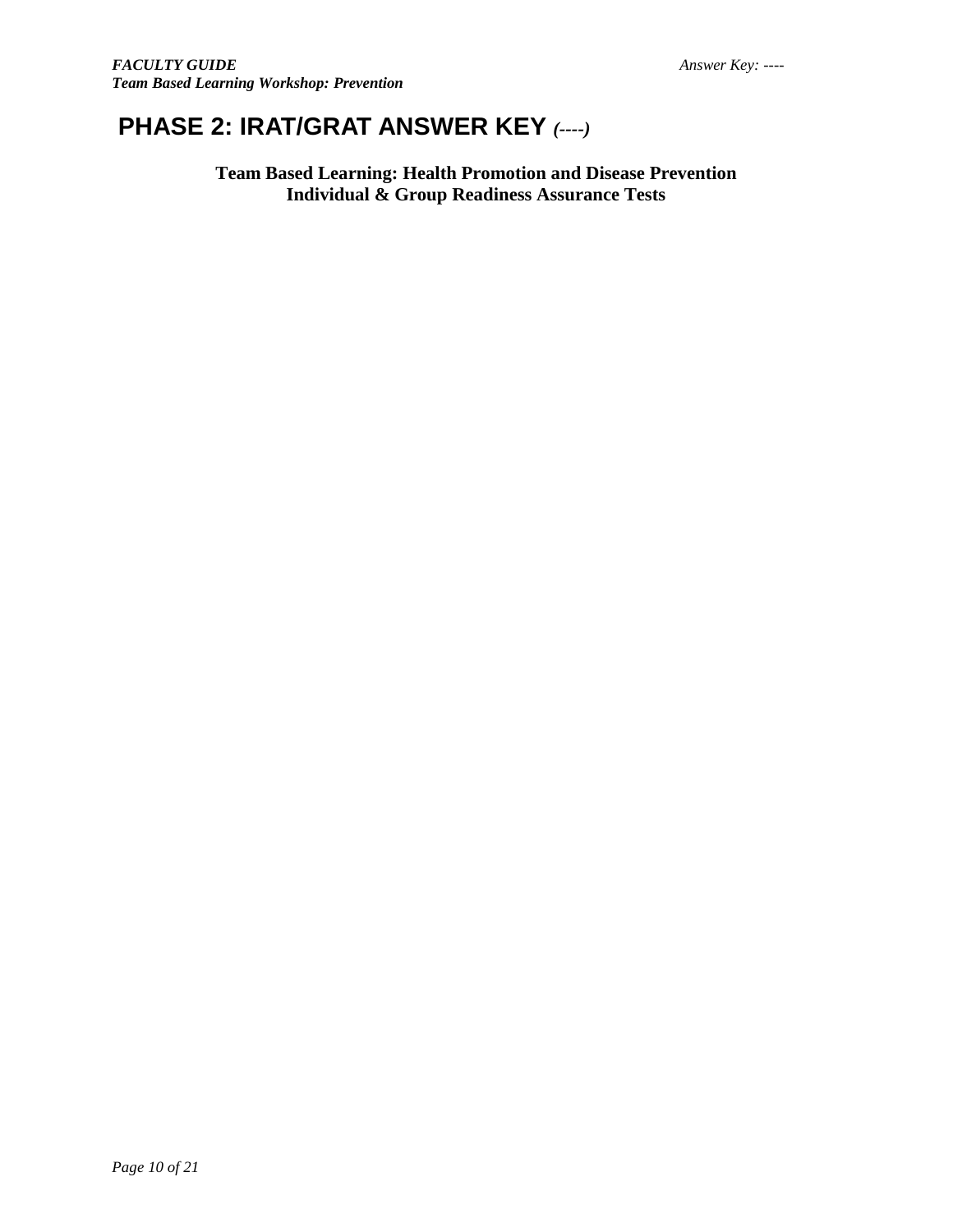# <span id="page-10-0"></span>**PHASE 3: SUMMARY TEACHING POINTS**

Uncertainty in Medicine

Influences on Your Own Opinion

Shared Decision Making

Shared Decision Making versus Informed Consent

Shared Decision Making Health Outcomes

Shared Decision Making in the Primary Care Setting

The SDM Framework

Competencies of Shared Decision Making

# <span id="page-10-1"></span>**PHASE 3: SUGGESTED TIMELINE**

- Distribute Phase 3 handout / Class reads the case and first question (5 minutes)
- Teams review and discuss the first question and make one choice and prepare a defense / (10 minutes)
- Teams reveal answers using flashcards / Faculty facilitates a discussion between all the teams in the class (15 minutes)
- Faculty mini-lecture on "Shared Decision-making"/ Distributes SDM handout (5) minutes)
- Class reads the second question (1 minute)
- Teams review and discuss the second question / Use flipcharts to submit responses (10) minutes)
- Faculty facilitates a discussion / Describes SDM OSCE at end of clerkship (14 minutes)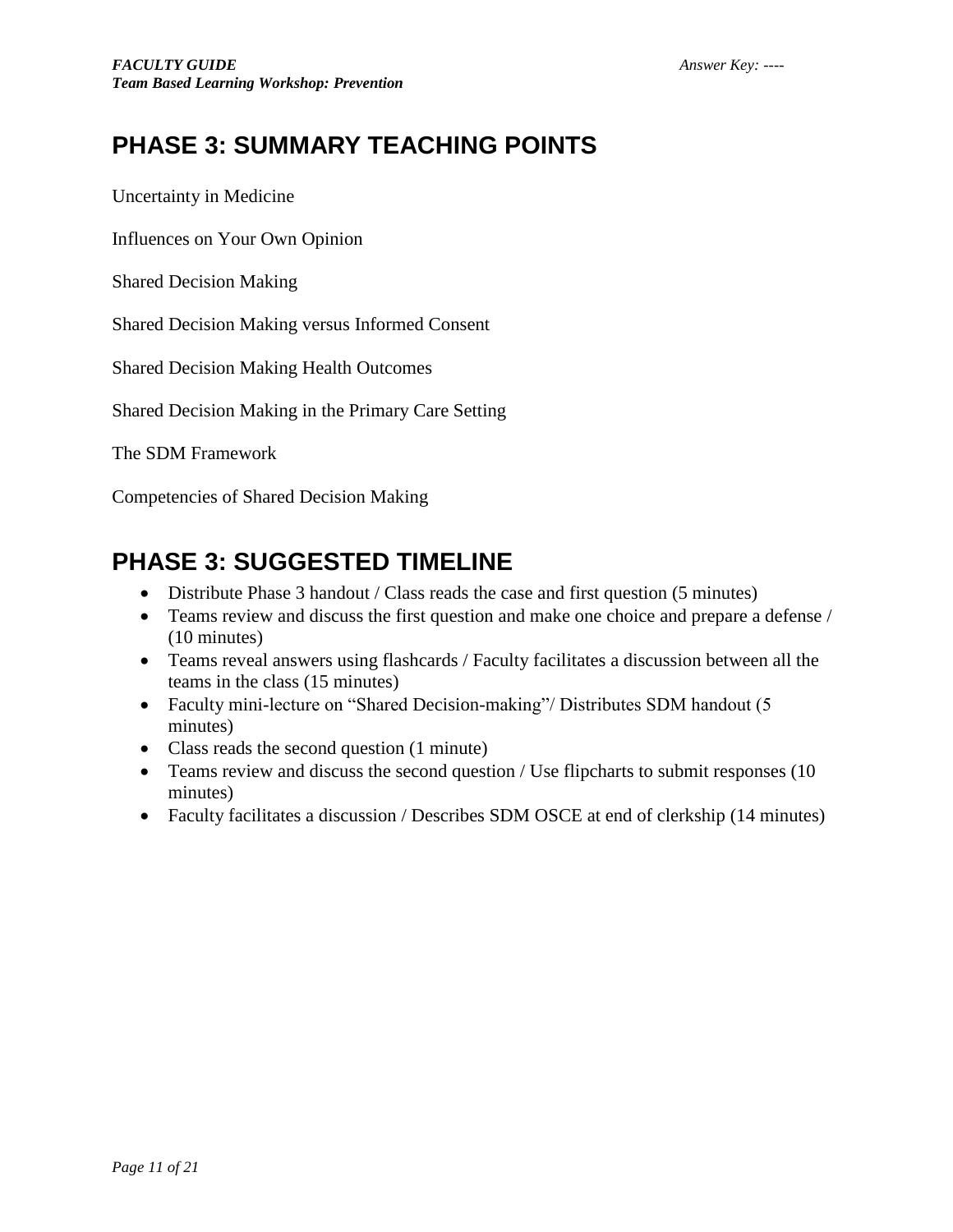# <span id="page-11-0"></span>**PHASE 3: ANSWER KEY**

### *Preventive Medicine: Controversies and Making Choices*

Instructions:

- 1. Take **5 minutes** to review the following case scenario and the first associated question individually. Then take **10 minutes** to review and discuss just the first question as a team. *Although there may be several possible answers, be prepared as a team to commit and defend your ONE choice.* It is important that you do not share your "team answer" with the entire class. Teams will reveal their "answer" simultaneously using a flash card when prompted. The faculty member will then facilitate a discussion of responses of each team and give a mini-lecture on shared decision making.
- 2. After the mini-lecture, take **10 minutes** to review and discuss the second question as a team using the flip charts to document your answers. The faculty member will facilitate a discussion about your responses, and then describe the associated observed structured clinical encounter (OSCE) scheduled the last week of the clerkship.



**Case scenario / Part 1:** Diane McIntyre is a 45 year old woman. She has never had a mammogram and wants to discuss whether she should have one. The patient has not had any family members with cancer, and she has never had cancer or radiation herself. Her menarche was at age 13, and she had her first child at age 24. She had a tubal ligation at age 30 after her third child was born. She breast fed all 3 of her children. She is still having her period, but they have become more irregular in the past year. She does not drink alcohol or smoke. This places her at average risk for breast cancer.

You decide to review two different screening recommendations and a recent article from the Journal of the American Medical Association about mammography screening for breast cancer in average risk patients.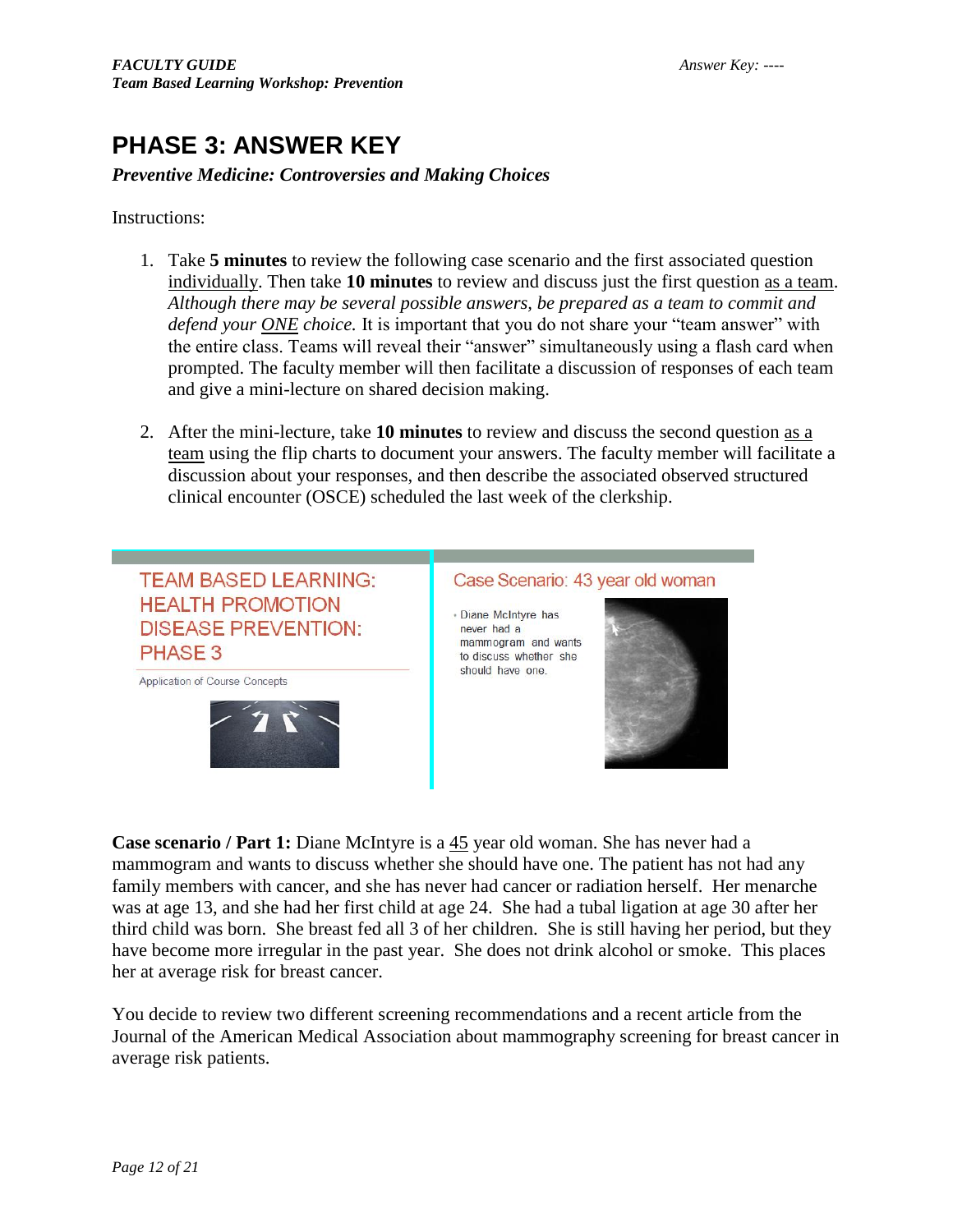### **United States Preventive Services Task Force (USPSTF)**

The 2009 USPSTF recommendation updates the 2002 recommendation by providing specific recommendations for mammography screening by age. The previous recommendation statement recommended screening mammography every 1 to 2 years for all women older than 40 years. The USPSTF now recommends against routine screening of women aged 40 to 49 years. The decision to start regular, biennial (every 2 years) screening mammography before the age of 50 years should be an individual one and take patient context into account, including the patient's values regarding specific benefits and harms (Category C). The USPSTF recommends biennial screening mammography for all women aged 50 to 74 years (B recommendation), and provides an "I" statement regarding screening of women older than 75 years. Digital mammography and MRI as screening tools were not addressed in the 2002 recommendation statement; the 2009 USPSTF recommendation concludes that the evidence is insufficient to assess the harms or benefits of these imaging methods for screening of average risk women. Studies of the use of contrast-enhanced MRI for breast cancer screening have been conducted only in very high-risk populations.

The current USPSTF recommendation is now further informed by a new systematic review, which incorporates results of a new randomized, controlled trial. There is convincing evidence that screening with film mammography reduces breast cancer mortality, with a greater absolute reduction for women aged 50 to 74 years than for women aged 40 to 49 years. The strongest evidence for the greatest benefit is among women aged 60 to 69 years. Adequate evidence suggests that the overall harms associated with mammography are moderate for every age group considered, although the main components of the harms shift over time. Although false-positive test results, overdiagnosis, and unnecessary earlier treatment are problems for all age groups, false-positive results are more common for women aged 40 to 49 years, whereas overdiagnosis is a greater concern for women in the older age groups. Detection of cancer that would never have become clinically apparent is called overdiagnosis, and it is usually followed by overtreatment. Because of a shortened life span among women 75 years or older, the probability of overdiagnosis and unnecessary earlier treatment increases dramatically after about age 70 or 75 years.

In conclusion, the USPSTF reasoned that the additional benefit gained by starting screening at age 40 years rather than at age 50 years is small, and that moderate harms from screening remain at any age. The USPSTF notes that a "C" grade is a recommendation against routine screening of women aged 40 to 49 years. The Task Force encourages individualized, informed decision making about when to start mammography screening.

### **The American Cancer Society (ACS)**

Women age 40 and older should have a screening mammogram every year and should continue to do so for as long as they are in good health. Current evidence supporting mammograms is even stronger than in the past. In particular, recent evidence has confirmed that mammograms offer substantial benefit for women in their 40s. Women can feel confident about the benefits associated with regular mammograms for finding cancer early. However, mammograms also have limitations. A mammogram will miss some cancers, and it sometimes leads to follow up of findings that are not cancer, including biopsies. Women should be told about the benefits, limitations, and potential harms linked with regular screening. Despite their limitations, they remain a very effective and valuable tool for decreasing suffering and death from breast cancer.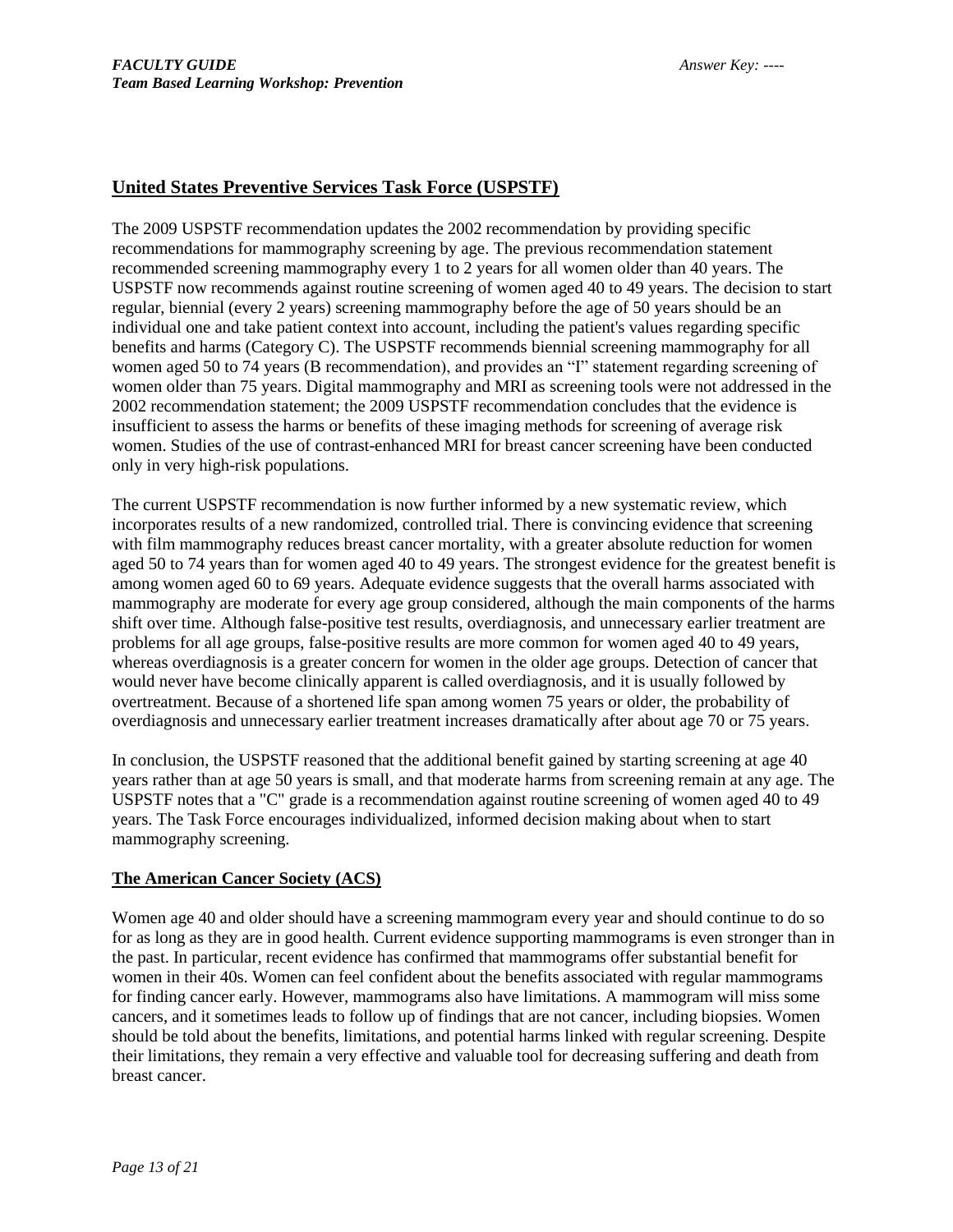### *FACULTY GUIDE Answer Key: ---- Team Based Learning Workshop: Prevention*

Film mammography reduces breast cancer mortality, with a greater absolute reduction for women aged 50 to 74 years than for women aged 40 to 49 years. The American Cancer Society feels that in both cases, the lifesaving benefits of screening outweigh any potential harms. Surveys of women show that they are aware of these limitations, and also place high value on detecting breast cancer early.

Mammograms for older women should be based on the individual, her health, and other serious illnesses, such as congestive heart failure, end-stage renal disease, chronic obstructive pulmonary disease, and moderate-to-severe dementia. Age alone should not be the reason to stop having regular mammograms. As long as a woman is in good health and would be a candidate for treatment, she should continue to be screened with a mammogram. For certain women at high risk for breast cancer, screening MRI is recommended along with a yearly mammogram. It is not generally recommended as a screening tool by itself, because although it is a sensitive test, it may still miss some cancers that mammograms would detect.

#### **Journal of the American Medical Association**

According to article "Woloshin S, Schwartz LM. The benefits and harms of mammography screening. JAMA 2010;303(2):164-165",

- The lives of 5 in 10,000 women getting a mammogram in their 40s would be saved.
- The lives of 7 in 10,000 women getting a mammogram in their 50s would be saved.
- As many as 200 in 10,000 women getting mammograms have a false alarm over 10 years.
- False alarms can cause stress and involve uncomfortable procedures.

Q1. Based on the USPSTF and ACS screening recommendations, what is your team's position on screening mammography for this 43 year old female with an average risk of breast cancer and no past mammography? a) You would recommend "screening mammography" at this time b) You would not recommend "screening mammography" at this time.

Be prepared to state your ONE choice, why and defend your position.

Q1. Based on the USPSTF and ACS screening recommendations, what is your team's position on screening mammography for this 43 year old female with an average risk of breast cancer and no past mammography? Be prepared to state your ONE choice, why and defend your position.

- a) You would recommend "screening mammography" at this time.
- b) You would not recommend "screening mammography" at this time.

**Teams will reveal their one "answer" simultaneously using a flash card when prompted by the faculty member.** The faculty member will facilitate a discussion.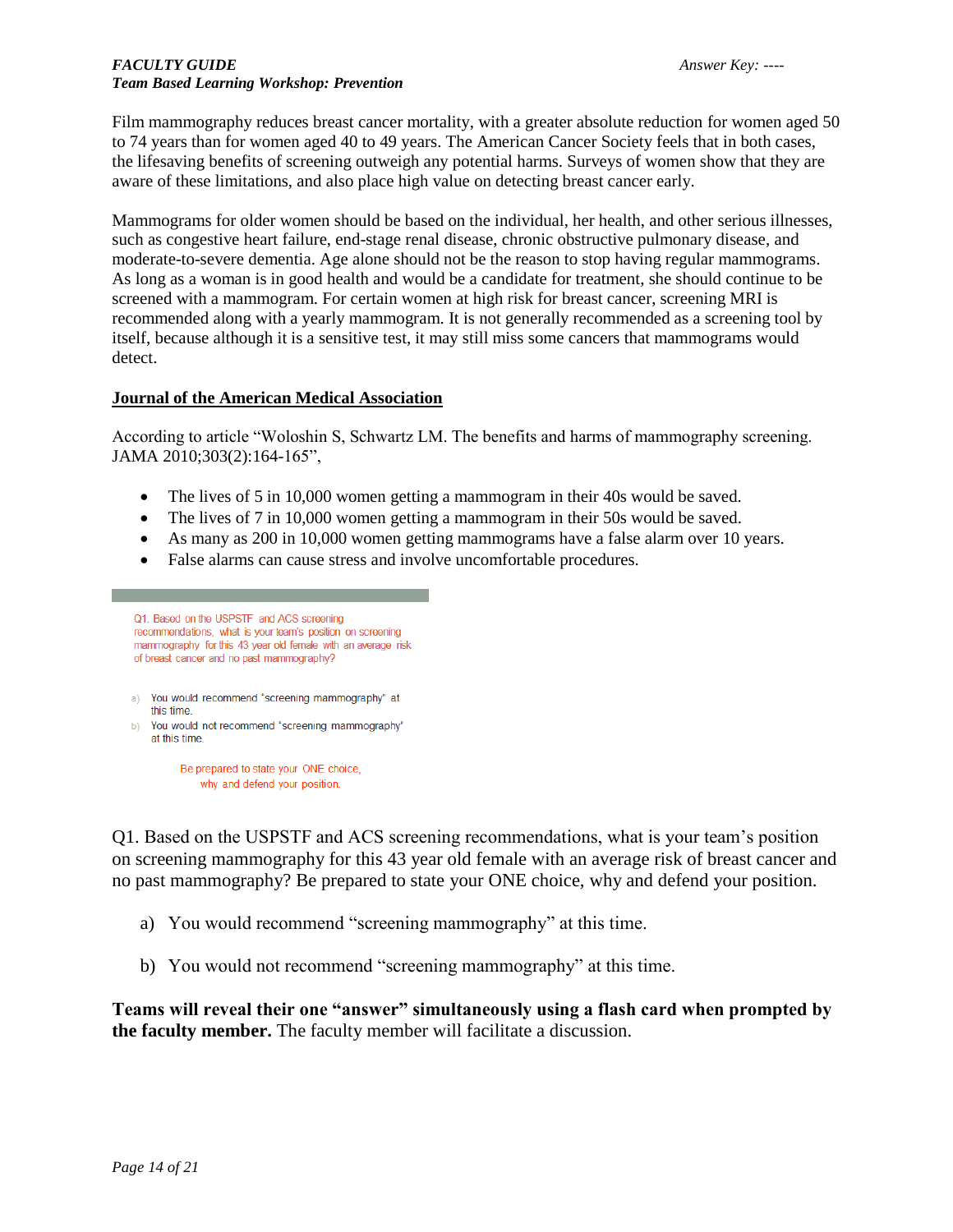**FACULTY FACILITATORS: After the teams reveal their one answer simultaneously ask them to defend their rationale**. Even if all teams agree on the same answer, their rationale for the answer may not be the same. The discussion around this question can be variable from one clerkship group to the next and can be similar to clinical "precepting." Suggested tips based on previous sessions:

1) Be prepared to be flexible and try and facilitate and promote student to student interaction for the first  $7 - 8$  minutes. Summarize points made by the group and your own thoughts for the last 2 minutes before starting the "mini-lecture."

2) The student conversations in the past have focused on:

- The inherent biases of disease-centered, specialty-centered, payer-centered, and prevention-centered society recommendations
- The public and the American Cancer Society reaction to the USPSTF recommendation
- Debating the benefits, risks, and Woloshin statistics of mammography
	- $\circ$  The lives of 5 in 10,000 women getting a mammogram in their 40s would be saved.
	- $\circ$  The lives of 7 in 10,000 women getting a mammogram in their 50s would be saved.
	- o The USPSTF believes this difference changes the level of recommendation for each age cohort.
	- o The ACS acknowledges that mammography is not perfect and that 200 in 10,000 women have false-positive test results, overdiagnosis, and unnecessary earlier treatment however they believe these risks are still worth the benefits.

3) **IMPORTANT QUESTION TO AUDIENCE:** "Would you make a different personal choice than you would professionally for this patient?"

- Participants may have a different opinion about what personal choice they would make versus professionally.
- Sometimes even with strong medical knowledge about mammography we may choose to a different option than the evidence-based recommendations due to personal experiences, values (e.g., trust in the "Western medical establishment", and personal preferences.

### **MINI LECTURE / KEY TEACHING POINTS (IN BOLD):**

### **Talking Point 1: Uncertainty in Medicine**

- This question has no specific "right answer" due to the uncertainty of the medical information**.**
- **Making health decisions with patients about points of uncertainty in medicine is a critical skill.**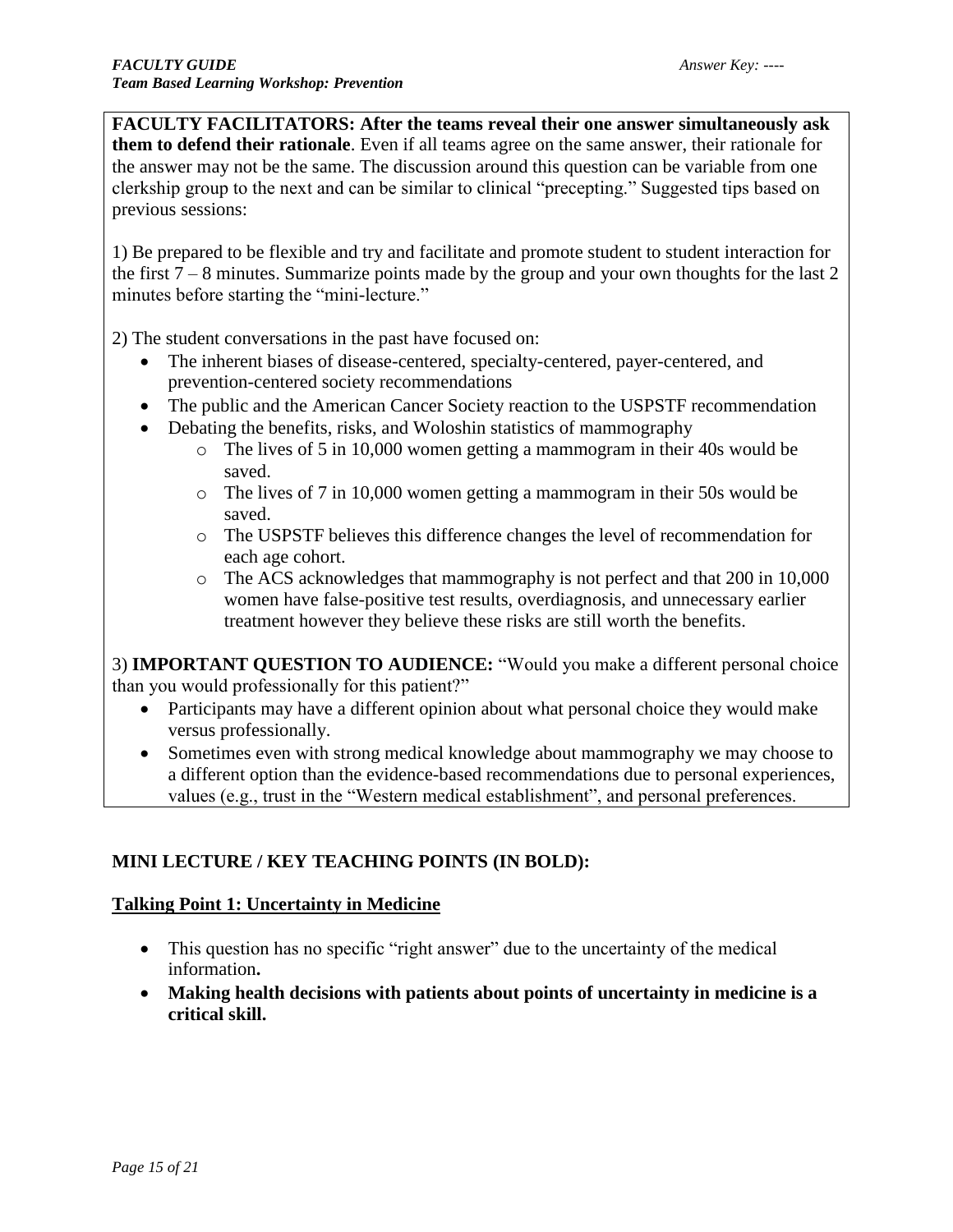### **Talking Point 2: Influences on Your Own Opinion**

 **Your personal knowledge, experiences, values, and preferences may lead you to champion one recommendation over the other.**

Your own position is influenced by your...

- Knowledge
- · Experiences
- · Values
- Preferences



### **Talking Point 3: Shared Decision Making**

- Although we have our own opinions on what we may do in this situation, we don't usually impose our position on patients. An extreme example of misuse of authority and professional clout is telling a patient to "have a mammography or they will die."
- Instead, where several different treatment options exist with different possible outcomes and substantial uncertainty, we prefer that patients and doctors participate in a process known as "shared decision making."

#### **Shared Decision Making**

- An approach where clinicians and patients:
- · communicate together
- · use best available evidence · deliberate about attributes and consequences of the options
- (including doing nothing or deferment)
- · arrive at informed preferences in determining the best action
- · patient autonomy is respected.
- Shared decision making is an approach where clinicians and patients:
	- o **communicate together** …
	- o **using the best available evidence** when faced with the task of making decisions.
	- o Patients are supported to **deliberate about the possible attributes and consequences of options** (including doing nothing or deferment) and …
	- o arrive at **informed preferences in making a determination about the best action to take**. **Patient autonomy is respected**.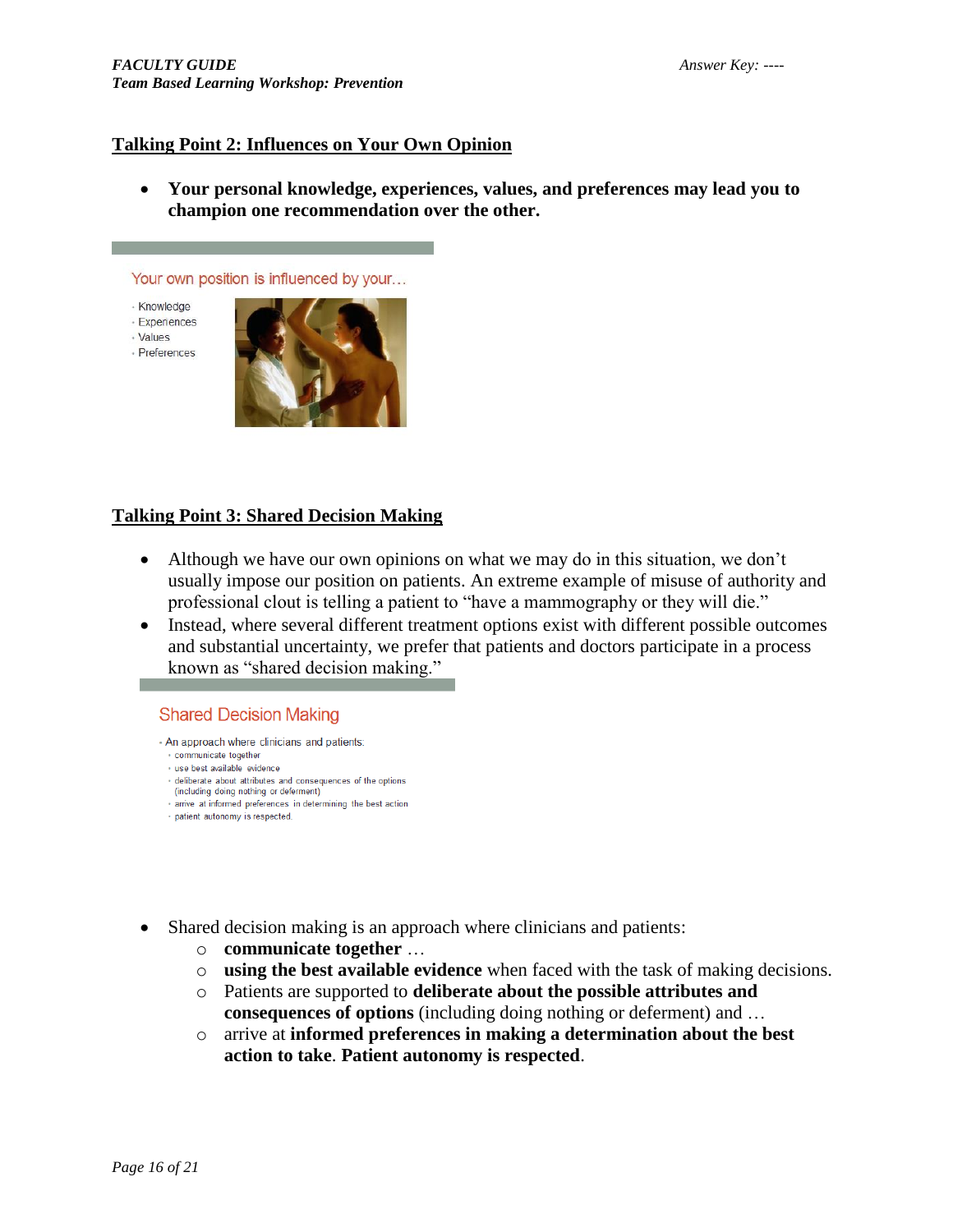### **Talking Point 4: Shared Decision Making versus Informed Consent**

### **FACULTY FACILITATORS: Ask the audience what is the difference between "shared decision-making" and "informed consent"?**

- Informed consent
	- o Patient learns key facts about a medical intervention before the patient decides whether or not to participate.
- Information sharing does not necessarily lead to a sharing of the treatment decisionmaking process. **Patients may want information about their medical condition and treatment options without necessarily being responsible for making treatment decisions alone** (Ende et al., 1989; Beisecker and Beisecker, 1990; Ryan, 1992).
- Shared Decision Making
	- o Doctor and patient communicate to share information *and* share in the decisionmaking.

### **Talking Point 5: Shared Decision Making Health Outcomes**

- **The process of shared decision making has been found to produce better health outcomes (i.e., orthopedic surgery, etc.), reduce unnecessary procedures, and reduce malpractice suits – regardless whether a patient goes on to have a procedure or chooses conservative management.**
- **Shared decision-making is increasingly advocated as an ideal model of treatment decision-making in the medical encounter.**

### **Talking Point 6: Shared Decision Making in the Primary Care Setting**

**In the primary care setting, this model is adapted to go beyond acute or single treatment decisions (i.e., surgery):**

- ongoing management of chronic disease
- competing and evolving medical and psychosocial agendas (biopsychosocial model).
	- evidence evolves about a medical recommendation or the patient's priorities change over time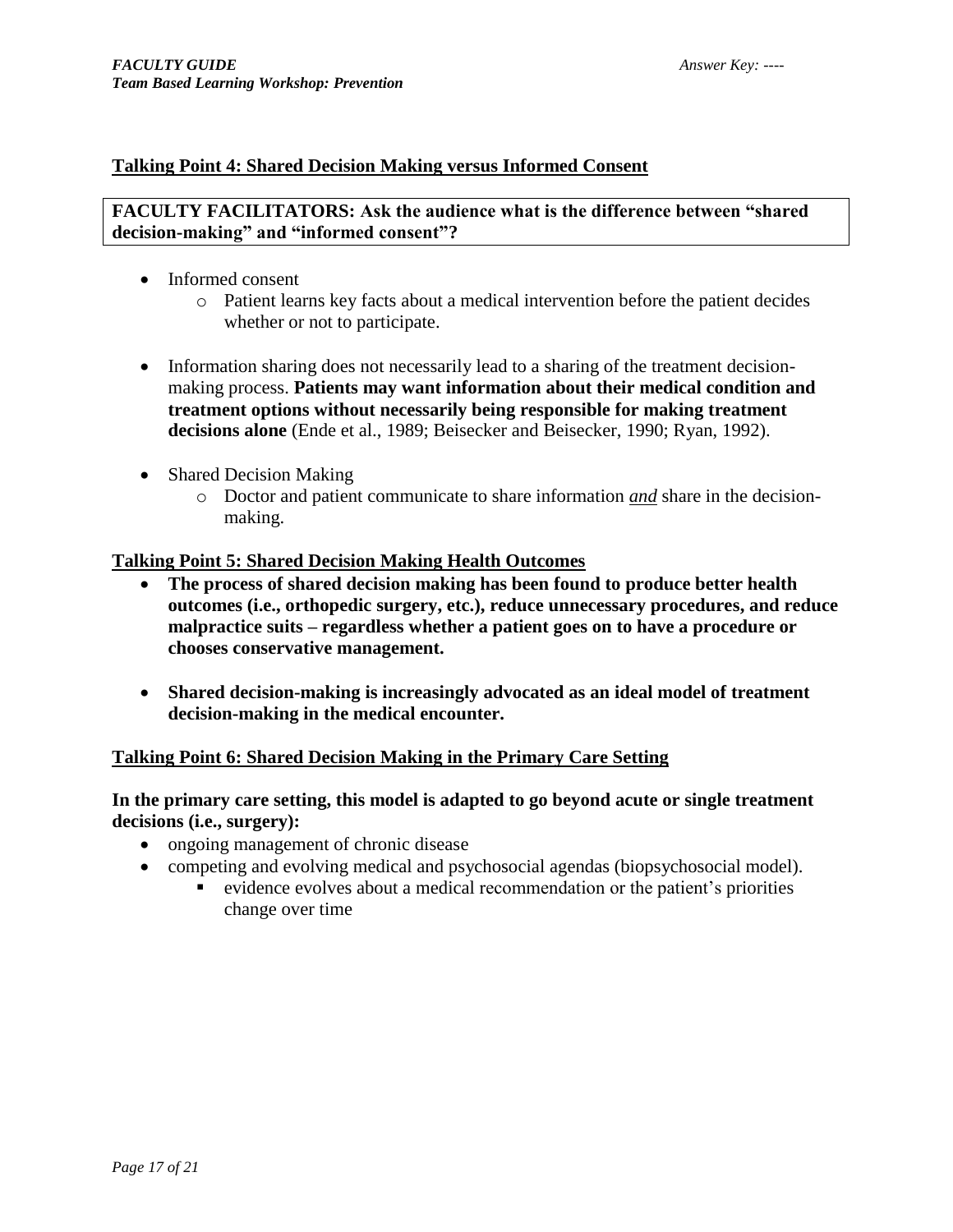### **Talking Point 7: The SDM Framework**

### **FACULTY FACILITATORS: REVIEW THE SDM FRAMEWORK (ON SLIDE) WITH THE STUDENTS**



- **A framework has been established for risk communication in practice.**
- **This diagram outlines the information to be shared by the patient and clinician, the other external influences on the process, and the integration of the information to negotiate a shared plan.**

### **Talking Point 8: The Competencies of Shared Decision Making**



<sup>-</sup> Review arrangements—a specified time period to review the decision.<br>Equare 4, Equare 4, Equare 2, Equare 1, Equare 1, and Parameters and the additional comparameters of the Channel Comparameters of the comparameters of t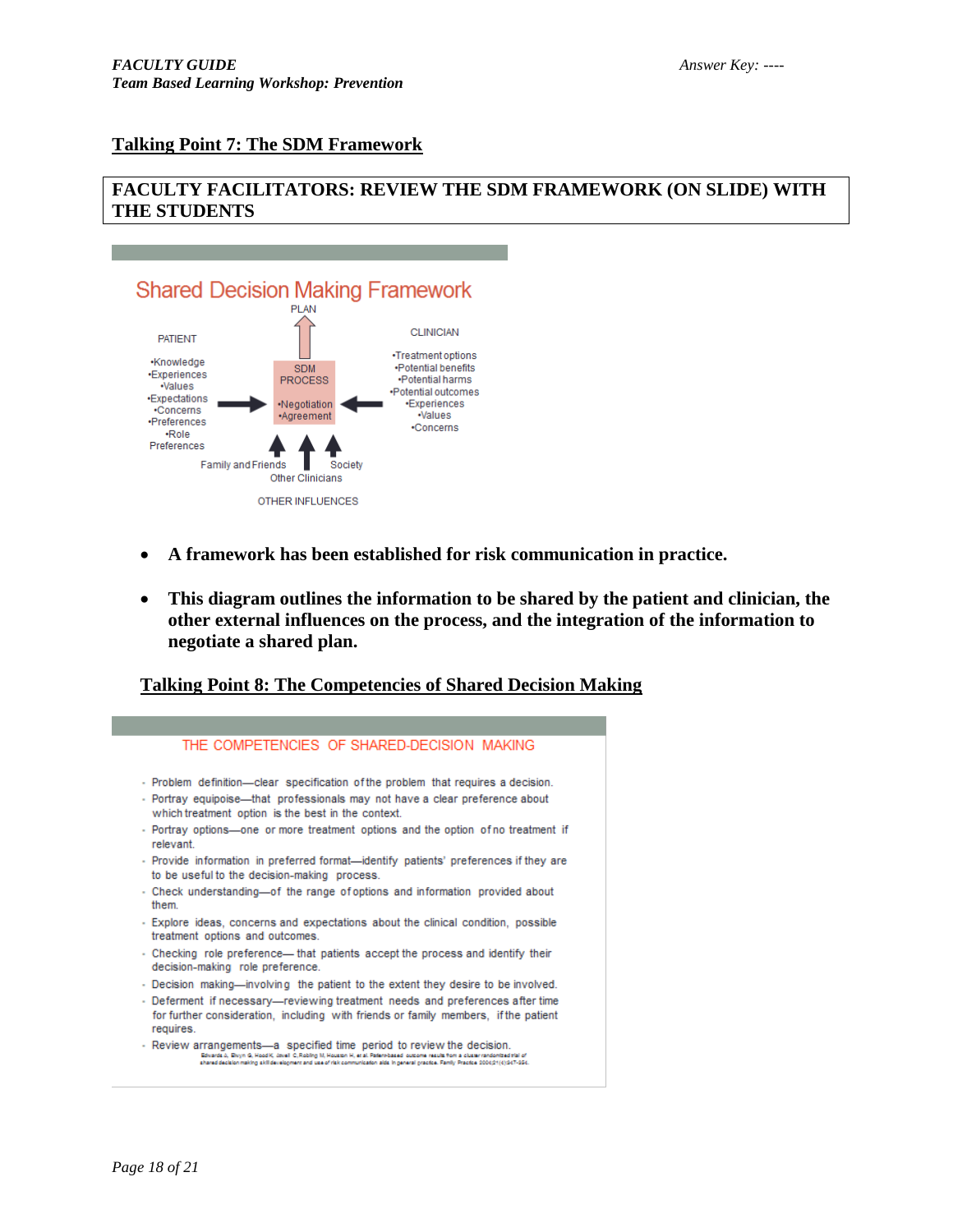According to Edwards 2004, the following competencies were recommended in the shared decision making process:

### **FACULTY FACILITATORS: DISTRIBUTE "COMPETENCIES OF SDM HANDOUT" AT THIS TIME AND REMIND THE STUDENTS THIS NEXT SECTION IS RELATED TO THEIR END OF CLERKSHIP OSCE. Note that "competencies of shared –decision making" can also be considered the "steps of shared decision making."**

### THE COMPETENCIES OF SHARED DECISION-MAKING

- Problem definition—clear specification of the problem that requires a decision.
- Portray equipoise—that professionals may not have a clear preference about which treatment option is the best in the context.
- Portray options—one or more treatment options and the option of no treatment if relevant.
- Provide information in preferred format—identify patients' preferences if they are to be useful to the decision-making process
- Check understanding—of the range of options and information provided about them.
- Explore ideas, concerns and expectations about the clinical condition, possible treatment options and outcomes.
- Check role preference— that patients accept the process and identify their decisionmaking role preference.
- Decision making—involving the patient to the extent they desire to be involved.
- Deferment if necessary—reviewing treatment needs and preferences after time for further consideration, including with friends or family members, if the patient requires.
- Review arrangements—a specified time period to review the decision.

**Case Scenario / Part 2**: Returning back to Diane McIntyre and her request to discuss whether she should have a routine mammogram, you already previously assessed her risk factors and determined that she is at average risk for breast cancer. You explain to Ms. McIntyre her options for mammography: she can start now; she can wait until she is age 50; or she might choose not to be screened at all. You also explain to her the pros and cons of having a mammography at this time.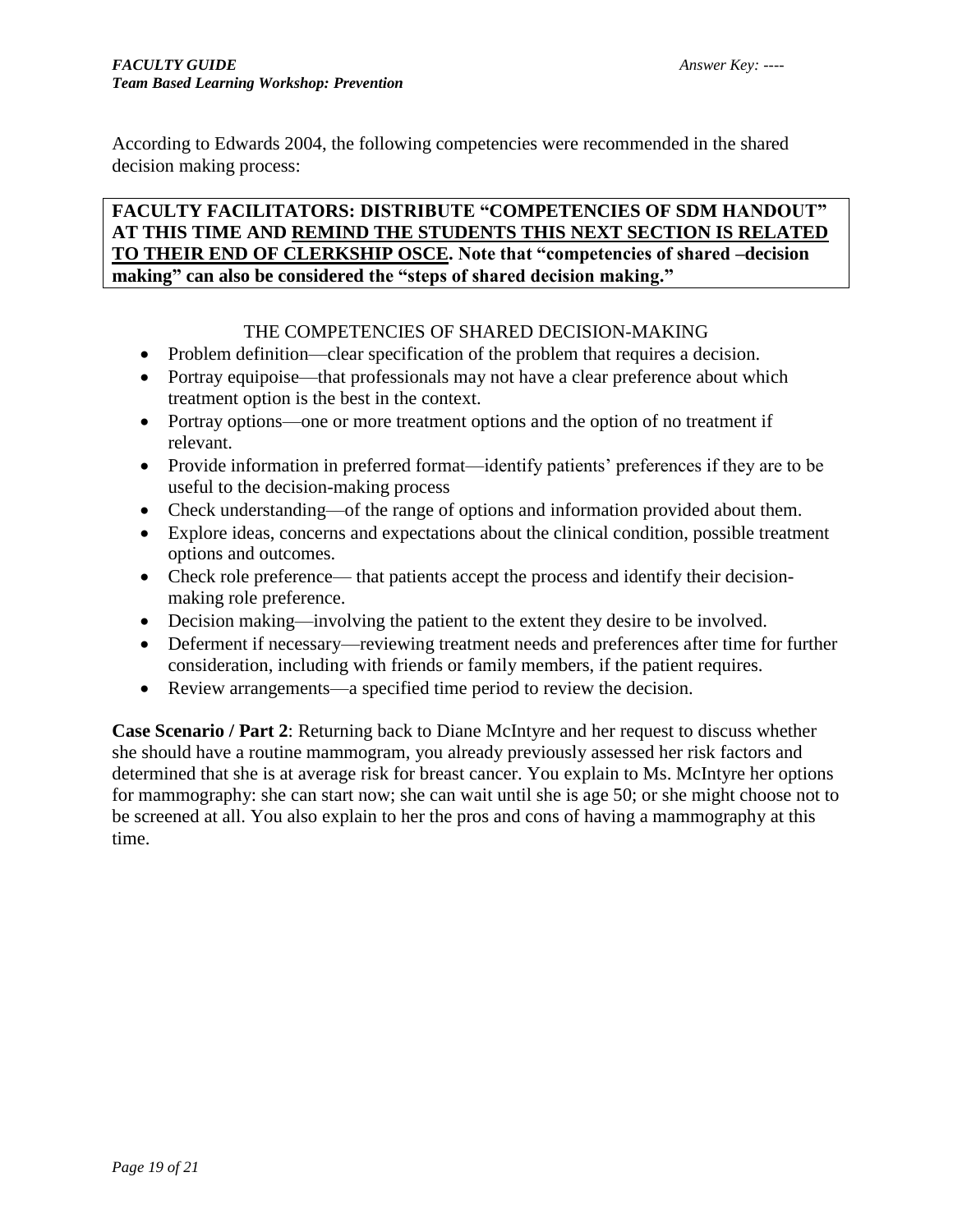### Case Scenario / Part 2:

Returning back to Diane McIntyre and her request to discuss whether she should have a routine mammogram, you already previously assessed her risk factors and determined that she is at average risk for breast cancer.

You explain to Ms. McIntyre her options for mammography: she can start now; she can wait until she is age 50; or she might choose not to be screened at all.

You also explain to her the pros and cons of having a mammography at this time.

Question 2. For each of the following "competencies in shared decision-making", write  $1 - 2$ questions you would ask Ms. McIntyre regarding screening mammography *(Use the flip charts to list your questions*)?

- Check understanding—of the range of options and information provided about them.
- Explore ideas, concerns and expectations about the clinical condition, possible treatment options and outcomes.
- Checking role preference— that patients accept the process and identify their decisionmaking role preference.

Q2) For each of the following "competencies in shared-decision making", write  $1 - 2$  questions you would ask Ms. McIntyre regarding screening mammography (Use the flip charts to list your questions)?

- Check understanding-of the range of options and information provided about them.
- . Explore ideas, concerns and expectations about the clinical condition, possible treatment options and outcomes.
- · Checking role preference- that patients accept the process and identify their decision-making role preference.

**FACULTY FACILITATORS:** After the teams complete their work (10 minutes), have each team reveal the questions they would ask the patient. Again – the conversation and submissions can be diverse. Suggested tips based on previous sessions:

1) Have each team read their  $1 - 2$  questions for the first competency only before moving to the other two. Let them critique each other's submissions. Then discuss your ideas:

•Check understanding—of the range of options and information provided about them. -Example: *"Now that we have had a chance to discuss the benefits and risks of mammograms, I wanted to know if you feel comfortable with the information and share with me what you understand."*